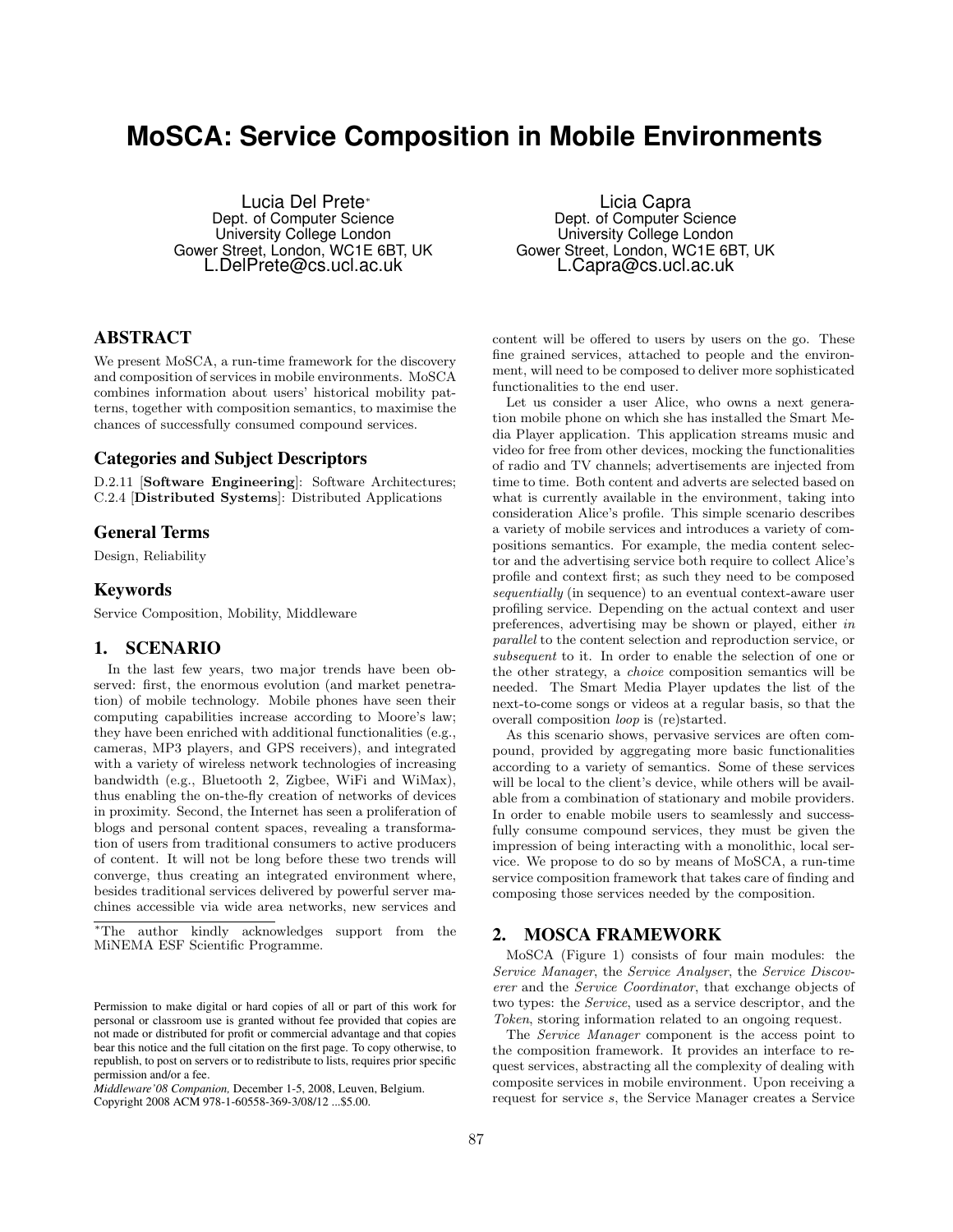

Figure 1: MoSCA Core Components

object and passes it to the *Service Analyser*, whose goal is to 'understand' the request: the Service Analyser decomposes  $s$ into component services  $s_1, s_2, \ldots, s_n$ , and returns the same Service object back to the Service manager, now enriched with the service (de)composition semantics (e.g.,  $s = s_1$  seq  $s_2$  seq ... seq  $s_n$ ). The Service Manager then passes the annotated Service object to the Service Discoverer component; this component selects the set of providers  $p_1, \ldots, p_m$ , among those available in the current environment, that will be able to *collectively* deliver service  $s$  and that will maximise the chances of successful service completion. Once a binding with these providers has been formed, the Service Manager creates a Token object, storing the service request input parameters, and passes it, together with the annotated Service object, to the Service Coordinator component which is in charge of executing the request.

In order to give users a truly pervasive experience, MoSCA executes only those compositions that have a high chance of completing successfully. To do so, MoSCA Service Discoverer relies on two key components: the Mobility Predictor and the *Semantic Reasoner*. The former estimates for how long a given provider will remain colocated with the client's device, based on historical co-location patterns; the latter then uses these predictions, together with the specific composition semantics, to determine if a composition can be attempted (even before considering other QoS parameters [2]). The basic observation underpinning the Mobility Predictor component is that people show a high degree of regularity in their activities. Based on this observation, we have defined a simple yet effective prediction mechanism that aims at learning human behavioural patterns from past activities: for every day of the week  $d$ , and for every hour  $h$  within a day, a device  $i$  logs the duration of its encounters with any other device j. We use the symbol  $\delta_{i,j}(d,h)$  to refer to the historical colocations between devices  $i$  and  $j$  in the specific time slot  $(d, h)$ . To reduce overhead, only records about fa*miliar strangers*, that is, hosts we have been encountering with at least a certain frequency, are kept. Given two service instances  $i$  and  $j$ , and the current time  $t$  which falls in slot  $(d, h)$ , the predicted duration of colocation is then computed as follows:



110



**Figure 2: Successful Composition Rates** 

$$
\sigma_{i,j}(t) = \begin{cases}\n0 & \text{if } \arg(\delta_{i,j}(d,h)) \leq \alpha \cdot \text{stddev}(\delta_{i,j}(d,h)) \\
\arg(\delta_{i,j}(d,h)) - \alpha \cdot \text{stddev}(\delta_{i,j}(d,h)) \\
\text{otherwise}\n\end{cases}
$$

The basic idea behind the Semantic reasoner is that not all services are indeed needed for the whole duration of the composition. For example, if two services  $s_1$  and  $s_2$  are sequentially composed,  $s_1$  will only be needed initially, and not for the whole duration  $s_1$ seq $s_2$ . Based on the composition semantics, the Semantic Reasoner computes, for each component service  $s_i$ , the amount of time  $\Delta t_i$  that  $s_i$  is requested to be available; it then proceeds with the composition only if all providers  $p_i$  required by the composite service  $s$  have a remaining colocation time greater than their minimum colocation requirement  $\Delta t_i$ .

Does it work? In Figure 2 we report the percentage of the successfully executed compositions, among those initiated, when using MoSCA as opposed to a random service provider selection technique. The experiment focused on sequential composition, while varying  $\Delta t_i$  and number of component services  $n$ . The experiment was conducted using the MIT Reality Mining data set of human movement. As shown, MoSCA successfully executes more than 97.5% of the initiated compositions, with pick differences of 35% with respect to random compositions. The percentage of compositions mistakingly not started is often lower then 1% and never higher than 8%.

Is it easy to use? The programming effort associated to using MoSCA is very small. To invoke a composite service, just three steps are required: (i) creation of a *Composite*-Service s; (ii) creation of a Token object token to be passed to the actual input request, and (iii) invocation of the Ser $viceManager$  to execute service  $s$  as described by token.

CompositeService s = new CompositeService(taxonomyID,

ServiceManager.requestService(s, token);

#### **STATUS & FUTURE WORK** 3.

Our goal is to provide a framework that runs seamlessly on mobile devices and that enables the interaction with composite services as if they were delivered by a unique provider, reachable and available for the duration of the service. To do so, it is necessary, not only to react to changes in the environment, but more importantly to predict them. So far